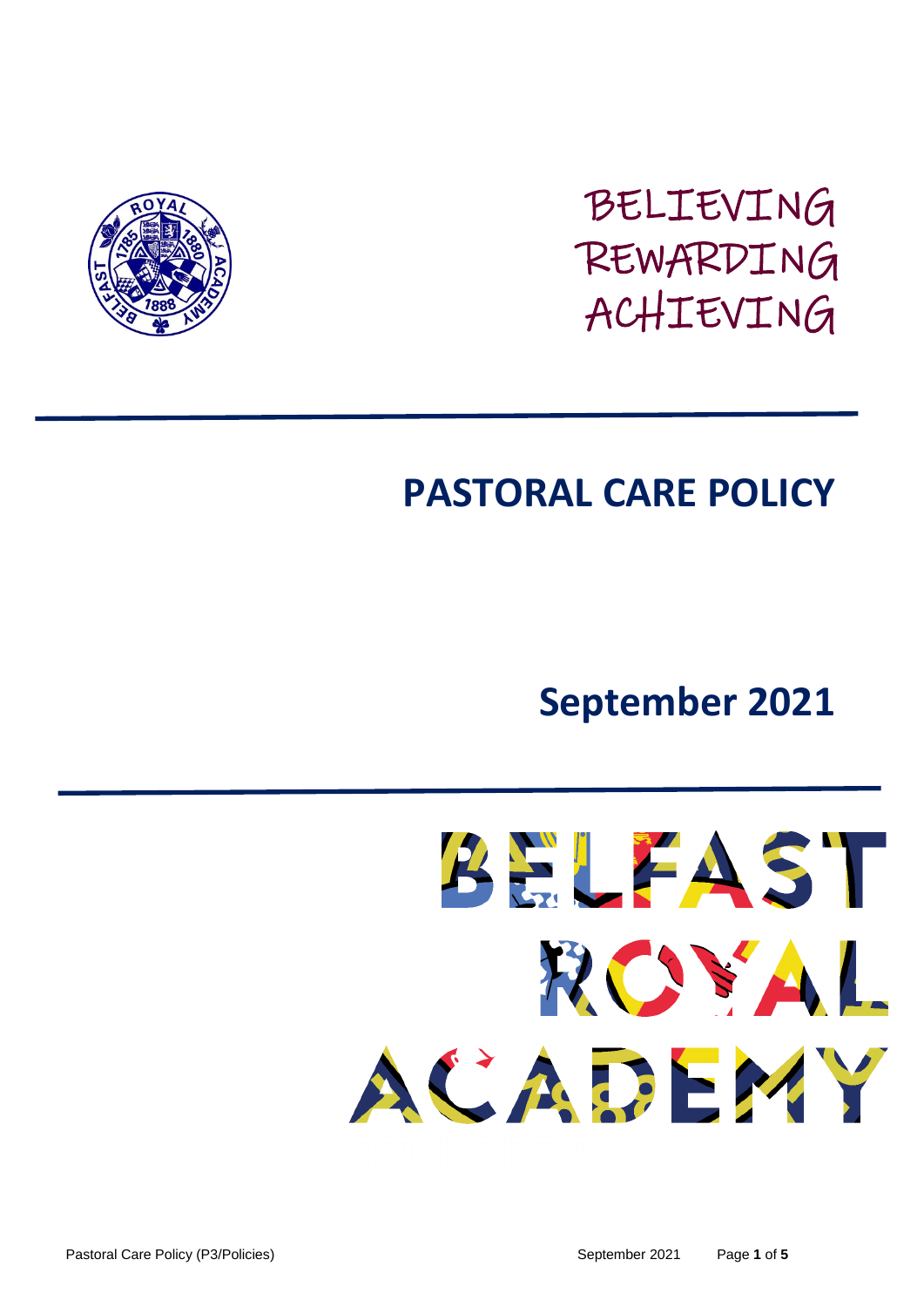| <b>Title</b>            | <b>Pastoral Care Policy</b>                                                                                                                                                                                                                                        |
|-------------------------|--------------------------------------------------------------------------------------------------------------------------------------------------------------------------------------------------------------------------------------------------------------------|
| Summary                 | Guidance for all stakeholders regarding:<br>the ethos and values of the School which<br>underpin pastoral provision;<br>how the school will provide for the<br>pastoral care of pupils;<br>the roles and responsibilities of staff in<br>delivering pastoral care. |
| <b>Purpose</b>          | To outline how the School will deliver<br>pastoral care.                                                                                                                                                                                                           |
| <b>Operational Date</b> | September 2021                                                                                                                                                                                                                                                     |
| <b>Next Review Date</b> | August 2022                                                                                                                                                                                                                                                        |
| Author                  | Vice-Principal (Pastoral)                                                                                                                                                                                                                                          |

| To be posted on School website          | Yes               |
|-----------------------------------------|-------------------|
| Date and version posted (if applicable) | September 2021 v4 |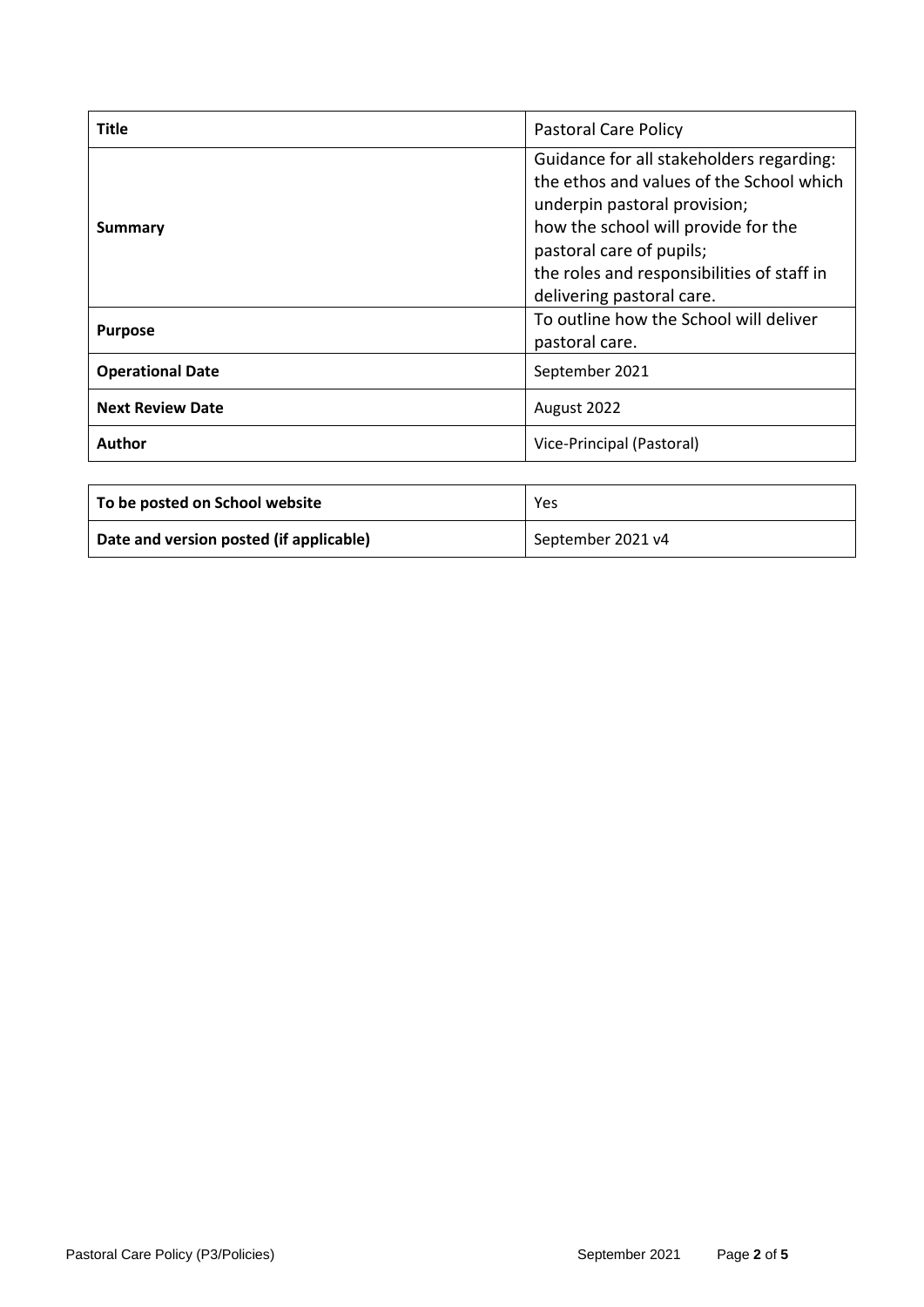# **Definition**

Pastoral care is understood to be caring for pupils as whole individuals with intellectual, emotional, social, physical and spiritual needs. The provision of high quality pastoral care is central to the ethos of the School.

#### **Aims**

Through our pastoral care policy, we aim:

- To create and maintain an atmosphere where pupils feel they are safe, valued, well-known, respected and happy
- $-$  To create a harmonious and dynamic learning environment
- To provide, when necessary, sympathetic and effective guidance and counselling, through internal and external provision
- To raise awareness of possible risk of harm, and to encourage pupils to make safe choices
- To strengthen links between the School, parents and the wider community
- $-$  To prepare pupils for the challenges of adult and working life

#### **Ethos**

Central to pastoral care in the School is the building of strong relationships and the fostering of mutual respect between staff and pupils. Respect for diversity, and the valuing of all members of the School community as equals, are at the heart of the School's ethos.

#### **Roles and Responsibilities**

The primary responsibility for the care and welfare of pupils rests with the Board of Governors. However, the School recognises that all staff share responsibility for the pastoral care of pupils and seeks to ensure that they are equipped to discharge their duties. Staff training regularly addresses pastoral care issues, and a number of members of staff are appointed to play a leading role, the most significant of whom are the Heads of Year, who deal with more serious matters of discipline and pupil welfare. The Heads of Year work closely with subject teachers, and with the Class Tutors, who see their Registration Groups every morning and who therefore have a significant pastoral role. Also central to pastoral care in the School are the Principal, the Pastoral Vice Principal who is also the Designated Teacher for Child Protection, the Heads of School, the Special Educational Needs Co-ordination (SENCo), the Matron and the School Counsellor. Classroom Assistants, the Librarians, Careers staff, PE and Games staff, staff in charge of clubs and societies and canteen staff also play a significant role, as do Pupil Mentors, Pupil and School Councillors, Prefects and Registration Prefects. The school also works with external agencies where appropriate.

#### **The Head of Year**

The Head of Year plays a key role in the provision of pastoral care in the School. As far as possible, there is continuity in this role from Form 1 to Form M6. The Head of Year will place a high priority in getting to know the pupils in his or her Form, and will conduct pastoral and progress interviews at intervals. The Head of Year will generally be the first point of contact between a parent or guardian and the school.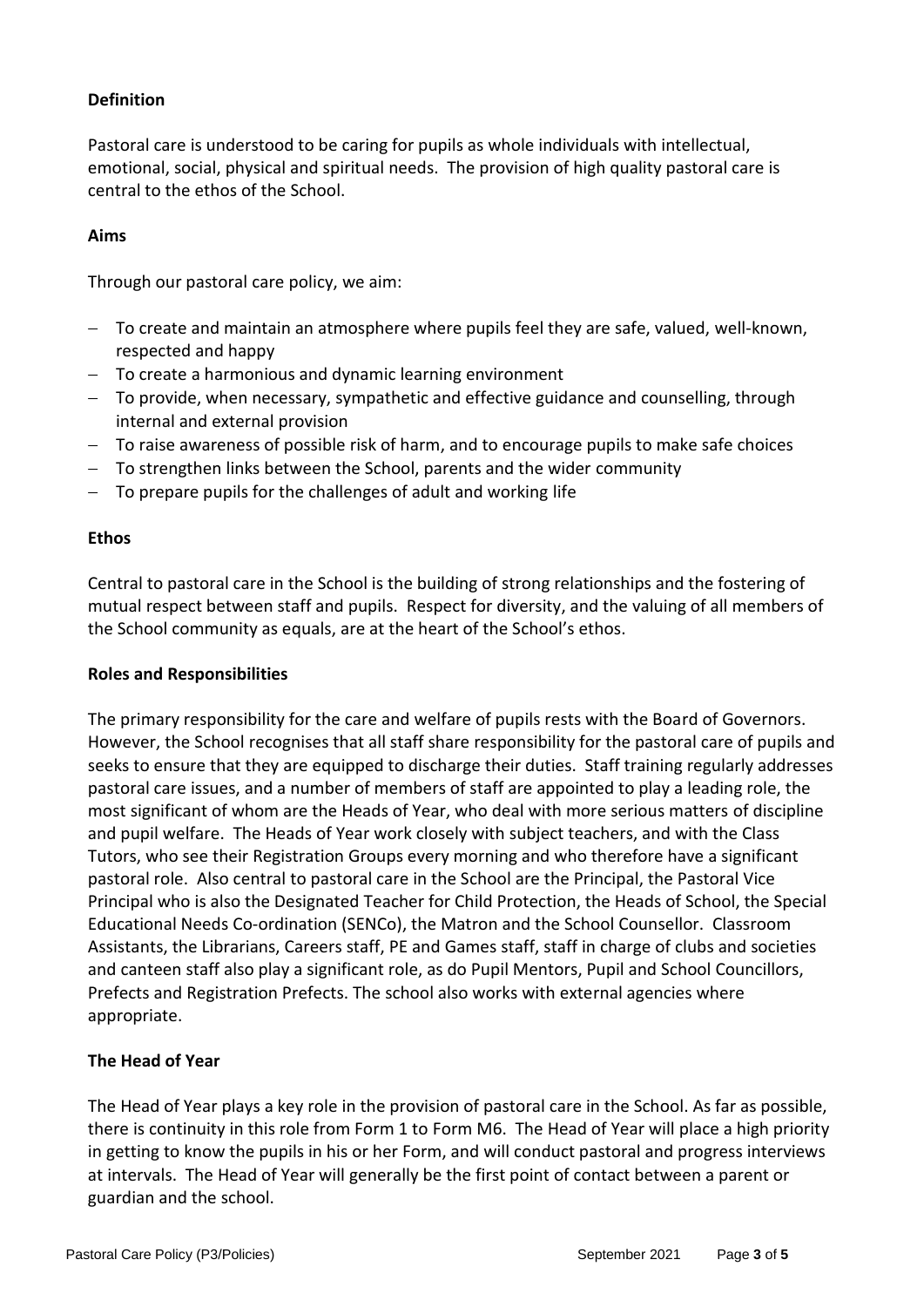# **Safeguarding and Child Protection**

The school recognises its statutory duty to contribute to the safeguarding of the pupils in its care and its Safeguarding and Child Protection Policy clearly identifies the welfare of the child as being paramount. Responsibility in school for Child Protection rests with the Board of Governors but is delegated to the Designated Teacher for Child Protection, assisted by a Deputy Designated Teacher. Training in Safeguarding and Child Protection for all staff, both teaching and nonteaching, takes place every two years (with updates every year) and staff are trained to recognise signs of abuse as well as how to respond when there is a Child Protection concern. The school works in co-operation with external agencies when child abuse is suspected. The school's Safeguarding and Child Protection Policy includes a Code of Conduct for Staff which outlines clearly the expectations of staff regarding their contact with pupils. The School Diary includes a list of agencies addressing a range of issues, whom pupils can contact for support.

#### **Personal Development**

The School encourages pupils to take responsibility for their own safety and wellbeing and seeks to help them to develop the skills to be able to do this. Aspects of personal development are addressed throughout the curriculum, most notably in Learning for Life and Work and Religious Studies. Assemblies regularly address issues surrounding making wise life choices, and the School's Wellbeing Committee works to raise awareness of healthy lifestyles. The school also encourages pupils to avail of some of the many extra-curricular activities on offer, through which a wide range of life skills may be developed.

## **Transition and Induction**

Much effort is made to ensure a smooth transition to the School. All new pupils will have an initial interview, usually with a senior member of staff, and the information from this interview will be forwarded to the Head of Year, who will follow up as necessary. Information on Medical and Special Educational Needs will be forwarded to the Matron and SENCo respectively, who again will follow up as necessary. Where there are language issues for newcomer pupils, the Head of Year will liaise with the School's English and Modern Languages Departments to establish language support. Consideration will be given to the provision of some policy documents for parents in the home language, and where necessary, the School will liaise with the Education Authority NI to provide translators for induction or progress meetings with parents. All parents of new Form 1 pupils will be invited for an induction meeting with Class Tutors within their first two months of school. A senior member of staff will take responsibility for the induction of new pupils in other Forms.

#### **Raising a Concern**

Parents are always welcome and are encouraged to contact their child's Head of Year or a senior member of staff if they have any concerns or worries. This may be done by telephoning Reception. Parents are encouraged to share concerns about home circumstances or other matters which may affect their child's welfare and/or academic progress. Urgent concerns will be given immediate attention and information disclosed will be treated as confidential. The relevant staff will liaise as necessary to implement and monitor provision for care. The opinions of parents and children will be valued and where appropriate action will be taken.